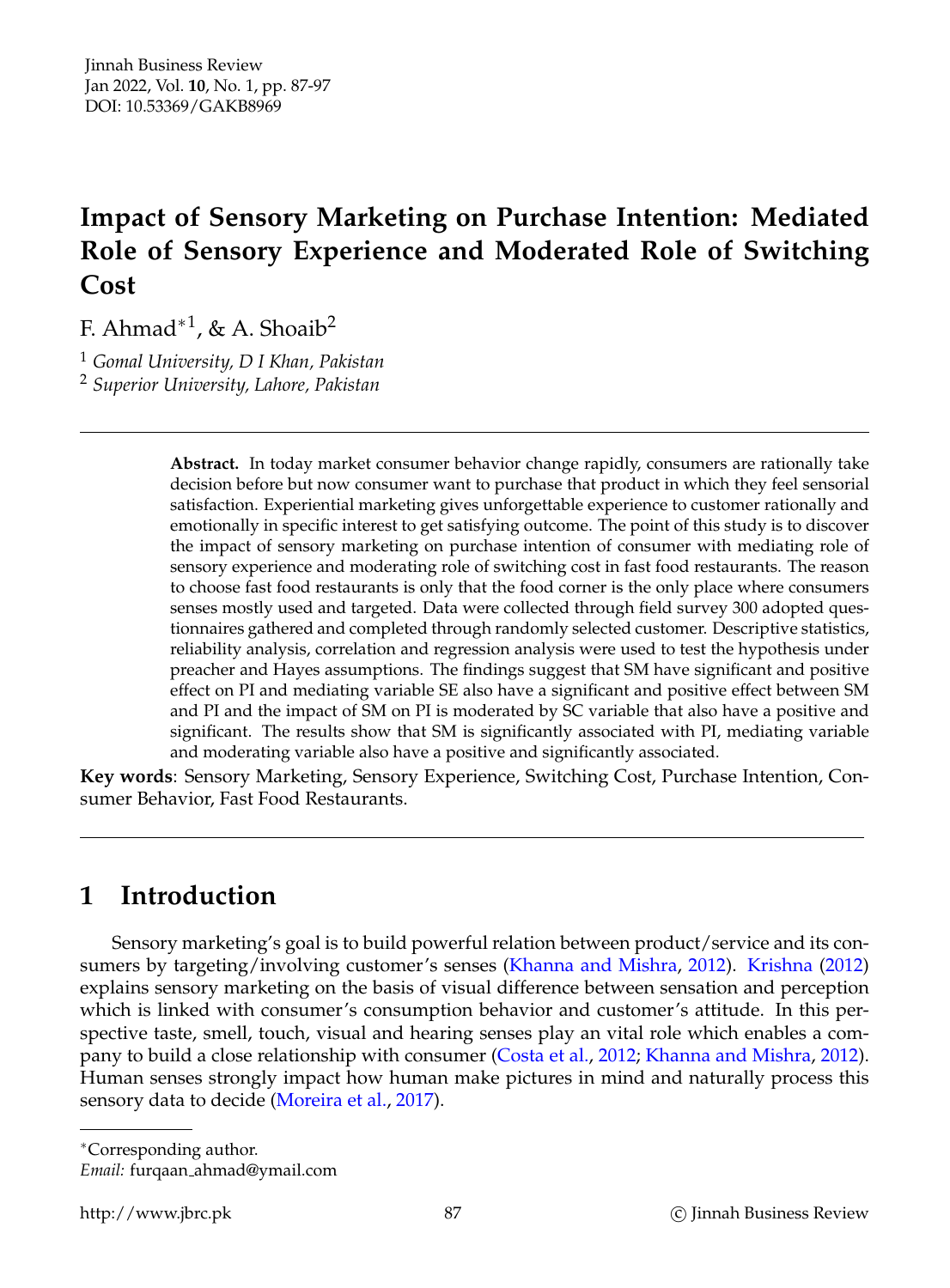Sensory experience is the feelings of customer after sense any product by touching, smelling, tasting, hearing and viewing. [Hinestroza and James](#page-8-1) [\(2014\)](#page-8-1)find the considerable variation in consumer behavior after introducing visual sensory cues and olfactory sensory cues, such as interior and lighting for visual sense and attractive scent for olfactory sense, for the sake of retaining customer and spending more time in touching the products after that buying the products after touching them and increased sales. [Asioli et al.](#page-8-2) [\(2014\)](#page-8-2) conduct a qualitative study sensory experience and found that sensory experience at the point of sale is expected by the customers [\(Krishna,](#page-9-3) [2011,](#page-9-3) [2012\)](#page-9-1). Switching cost is the cost that customer incurs while changing the product, brand or services. [Wong and Mula](#page-10-0) [\(2009\)](#page-10-0) states that customer satisfaction and customer retention is strongly affected by switching cost. In the other hand dissatisfaction or satisfaction is based on customer disloyalty. [Zhu and Mehta](#page-10-1) [\(2017\)](#page-10-1)finds that if company increase the level of customer satisfaction and switching cost is low it is more likely that customer purchase the product in future. [Morgan and Hunt](#page-9-4) [\(1994\)](#page-9-4) said that switching cost is economic nature. Switching cost both psychological and emotional. For example, when, with the passage of time social bond and trust have been built between customer and provider even performance is less than satisfaction but customers never switch it is psychological cost. The reason behind is the other provider may not be good he/she may be take more time to understand customer it is time taking task.

Our study is intended to make several contributions to the marketing literature. First, it addresses the new variables who can explain the said relationship more clearly [\(Moreira et al.,](#page-9-2) [2017\)](#page-9-2). Second, our study examines the relationship between sensory marketing and purchase intention with almost all direct and indirect effects as well as examines the strength of mediator and moderator in said relation.

Literature shows that the research on sensory experience and switching cost is potentially a novel thought in the context of Pakistan [\(Moreira et al.,](#page-9-2) [2017\)](#page-9-2). By testing these variables in one integrated model, it will help to recognize the individual and combined effect on purchase intention. This will add new aspect in existing knowledge. This study is significant because it helps to identify the factors that result in purchase intention and how to cope with it by using different mechanisms. This study will fill the research gap in existing literature of purchase intention. This study will be unique theoretically as well as contextually. The culture of Pakistan is different from other developed countries. In Pakistan, consumer feels and purchase differently due to social belongings. This study is significant for different organizations of Pakistan in order to find the factor that pursue consumer to buy.

**Representative theory of realism:** In this research the Representative Theory of Perception is uses as underpinning theory because according to theory and my model it is found that marketer attract consumer by sensory marketing than consumer sensory experience certain product after that consumer show his intention toward that product. This theory is align with this model because study focuses on consciousness and when we target the senses, these senses strongly affects the human consciousness in which result person start to like or dislike something.

## **2 Literature Review**

[Krishna](#page-9-1) [\(2012\)](#page-9-1) defines sensory marketing as "marketing that engages the consumer's senses and affect their behavior". The time period of 1940 to 1960s is the post-depression or nononsense era in product term when consumer focuses only the product and price. Peoples purchase low price products and low price shops are popular. After that in 1970s branded products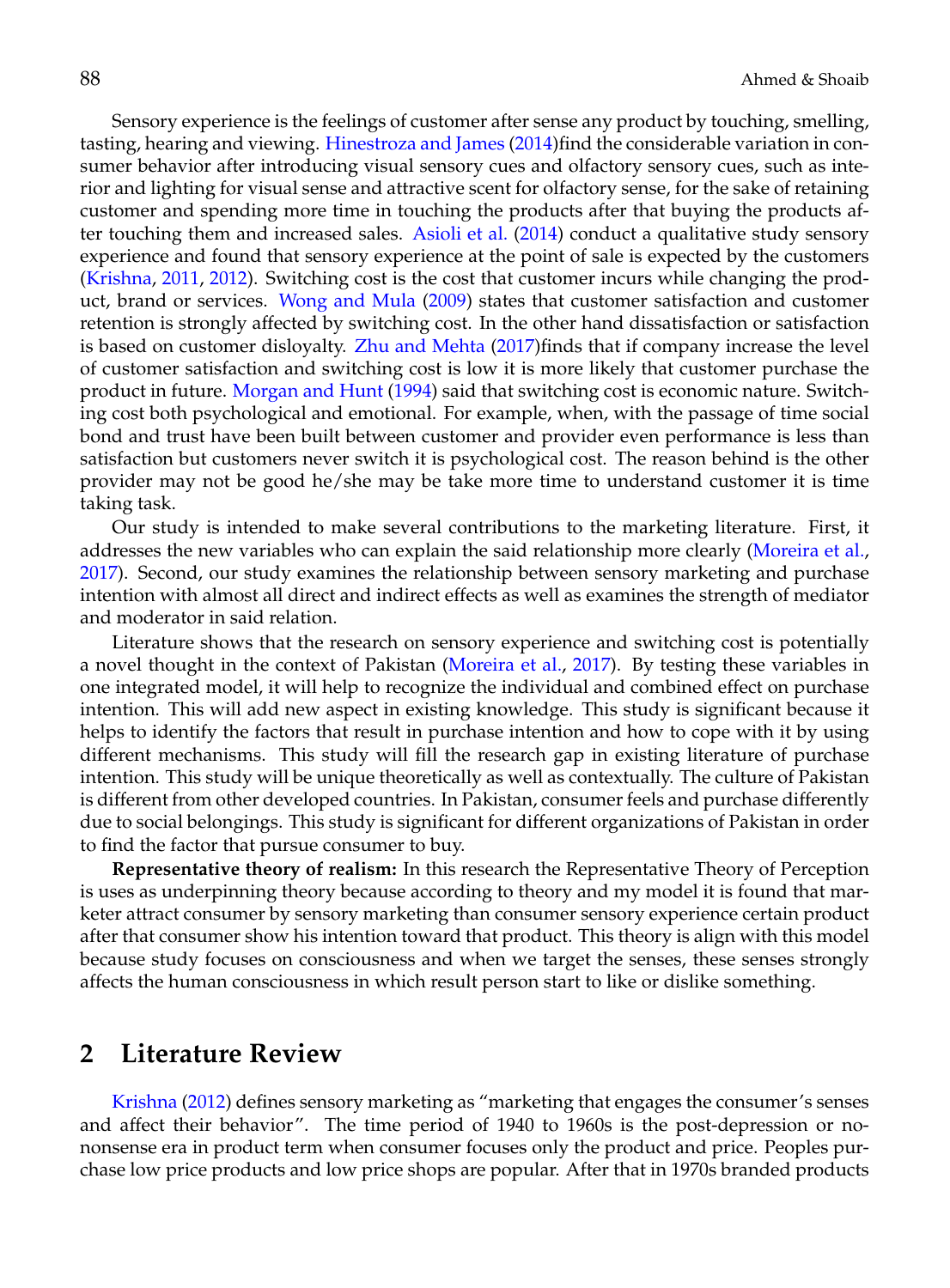become popular, firm focuses on branded products [\(Hussain,](#page-9-5) [2014\)](#page-9-5). But the noticing point is in the past most of firms ignored the sensory aspects of products but now in new millennium companies actively focus on sensory aspects of product like magnum ice cream, blackberry. According to [\(Sparks et al.,](#page-9-6) [2013\)](#page-9-6) the relationship of senses is too much strange with the concept of synesthesia. Mostly consumers properly differentiate their five senses, but some of them are unable to differentiate their senses at that time more than one senses mingle together. Let's take a look of the role of all five senses in marketing:

Taste is the mother of all senses there are thousands of cells in humans mouth these cells transfer the information to the brain about the quality of food [\(Krishna,](#page-9-1) [2012\)](#page-9-1). On the other hand sound also very important and related with taste [Zampini et al.](#page-10-2) [\(2003\)](#page-10-2), conduct a research and finds that the sound of biting the fries is important for the consumer because consumer takes it as freshness parameter. [Krishna](#page-9-1) [\(2012\)](#page-9-1) conducted a research and finds that haptic is also related to taste they said that the water in the disposable glass has better taste than flimsy disposable glass. The best way to target the taste sense is the experience; free sampling is the technique that mostly used for this purpose. Studies have analyzed that gustatory synesthesia play an amazing role in sensory aspects they conduct a research and finds that consumers remind the taste by words, not by taste.

According to [Heller](#page-8-3) [\(1982\)](#page-8-3), touch and texture perception have a great influence on sensory information. 70 years before [Laird](#page-9-7) [\(1932\)](#page-9-7) investigates that womens judgment of quality depends on the scent that is spread on the product. Most of the marketers know that sense of smell influence the consumer and play a great role in sale. [Knasko](#page-9-8) [\(1992\)](#page-9-8) study investigates that consumer spends more time in the shop where pleasant smell spread and increase bakery sale very much. Purchase intentions are 43% positively affected by smell. [Mattila and Wirtz](#page-9-9) [\(2001\)](#page-9-9) investigate that where scent and music matched consumer rate of satisfaction, shopping experience, impulse buying is high rather than that places where music and scent mismatched.

It is shown in last few years that researcher has a lot of interest in multisensory attributes of touch senses. When researcher talk about multi-sensory information the tactile sense is a most strong influencer [\(Heller,](#page-8-3) [1982\)](#page-8-3).Touch sense is a basic tool of consumer behavior. Previous researchers focus on the hardness, temperature, texture, and weight which are the dimensions of touch sense. Researchers already analyzed that touch sense plays a vital role in purchasing behavior and also linked with smell sense, they argue that firstly consumer influence with smell than touch the product and after that consumer finally evaluate products quality and show his/her behavior toward the product [\(Krishna,](#page-9-1) [2012\)](#page-9-1).

Past research on sound sense focuses on the universal effect [Huang et al.](#page-9-10) [\(1969\)](#page-9-10) and meaning of the effect [Klink](#page-9-11) [\(2001\)](#page-9-11)information regarding food comes to a consumer can develop the expectation to experience that and increase purchase intention. [Lindstrom](#page-9-12) [\(2005\)](#page-9-12) investigates that in restaurants consumer mostly evaluate products by the name of a menu or consumer sensory evaluate the product but the smell is also involved in that evaluation. [Sparks et al.](#page-9-6) [\(2013\)](#page-9-6) investigates that background music can affect consumers cognitive process and even consumer attracts by Music and spend more time there with maybe increase the purchase. According to [Lindstrom](#page-9-12) [\(2005\)](#page-9-12) visual sense is a most persuasive sense of consumers. [Solomon](#page-9-13) [\(2010\)](#page-9-13), argues that colors have some emotional and symbolic values from consumers like British consumers feel patriotism when they interact with Blue, White, and Red color. Authors further conclude that colors also arouse emotions; Green feels like cool and Red feels like danger. According to [Kuesten](#page-9-14) [\(2011\)](#page-9-14). sight sense play a vital role in evaluating product because when a customer interacts with the product by their visual sense the human brain send a photo to the brain on which customer take their decision to buy or not.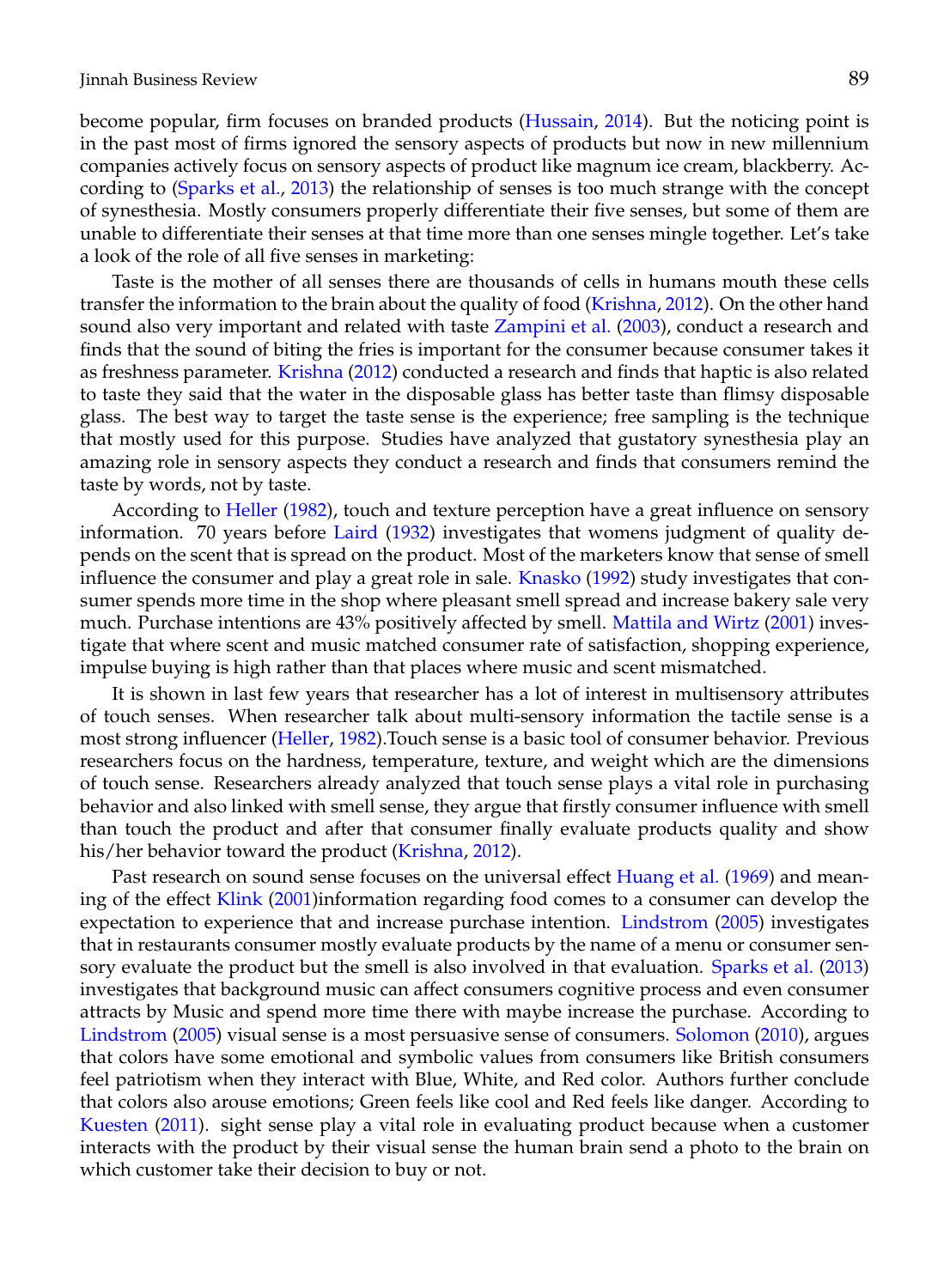### *H*1*: sensory marketing has a positively associated with the purchase intentions.*

**Sensory experience as a mediator:** Sensory experience is concerned that how consumer evaluate the physical attributes of product and how evaluate the product in sensory way [\(Kuesten,](#page-9-15) [1998\)](#page-9-15). Epistemology argues that knowledge developed in human brain is the result when all five senses come in action/function. Sensory marketing works on 4 stages sensors, sensations, sensory expression and sensory experience [\(Lee et al.,](#page-9-16) [2001\)](#page-9-16). Firstly company develops sensors in market after that sensation born than marketer throw sensory expression which pursue customer to experience that a sensory experience only happen if sensory expression strong enough to pursue customer [\(Kuesten,](#page-9-15) [1998\)](#page-9-15). The companies experience its customers to evoke their emotions and giving them a chance to check their product and evaluate by using their senses. [Howarth](#page-8-4) [\(2016\)](#page-8-4) describes the full process of how sensory marketing pursue consumer to experience them. Author said that firstly sensory marketing aim to get immediate response of customer's sensory organs such as (Eye, Nose, Tongue, ears and touch) to stimulus (interior, taste, smell, music and texture).Furthermore author argues "one can therefore gauge the importance of multisensory branding in creating a sensory experience, as one can see that all of the senses work together to create a coherent sensory experience."

Researchers also investigate that smell experience can effect consumer decision making process [Mitchell et al.](#page-9-17) [\(1995\)](#page-9-17), emotions and memory [Krishna](#page-9-1) [\(2012\)](#page-9-1) and mood [\(Warrenburg,](#page-10-3) [2005\)](#page-10-3). [Levav and Argo](#page-9-18) [\(2010\)](#page-9-18); [Sharma and Patterson](#page-9-19) [\(2000\)](#page-9-19) studied the role of touch experience on human and finds that touch also play a vital role because by touch experience human nerves send a message to body and help in evaluation its just like a touch on shoulder feels security and comfort[.Zhu and Mehta](#page-10-1) [\(2017\)](#page-10-1) states that sensory experience mediates the relationship between sensory marketing and consumer behavior.

*H*2*: sensory experience mediates the relationship between sensory marketing and Purchase intention.*

### **2.1 Switching Cost**

Today customers of 21*st* century more likely to switch the product/supplier [\(Zhu and Mehta,](#page-10-1) [2017\)](#page-10-1). When customer switches from one product/supplier to another its called switching cost [\(Heide and Weiss,](#page-8-5) [1995\)](#page-8-5). [Simner and Ward](#page-9-20) [\(2006\)](#page-9-20); [Zhu and Mehta](#page-10-1) [\(2017\)](#page-10-1) states that most of companies increases switching barriers to retain customer and make re-purchase possible, furthermore they argues that sometimes consumer is not satisfied with given product/services and want to switch the supplier but he/she will have to waste lot of time, money and effort to search new product/service according to their taste [\(Ding and Tseng,](#page-8-6) [2015\)](#page-8-6).

According to [Jackson and Bund](#page-9-21) [\(1985\)](#page-9-21), switching cost is a cluster of psychological, economical and physical cost. In this thesis my main focus is on psychological cost. Psychological cost consist of social bonding and personal relations and satisfaction with specific brand, product, person or place (Hultén et al., [2009\)](#page-9-22). [Tsai et al.](#page-10-4) [\(2010\)](#page-10-4) finds that switching cost moderates the relationship between customer satisfaction and loyalty, such as customer feel lot of psychological effort to terminate to new provider. Most of researchers find the switching cost in negative way that consumer feels a sense is stuck in current relation with restaurant because too much psychological costs linked with switching to new restaurant [Han et al.](#page-8-7) [\(2009\)](#page-8-7); [Wansink et al.](#page-10-5) [\(2005\)](#page-10-5), furthermore authors find the significant moderating effect of switching cost in restaurant industry. [Chen and Chang](#page-8-8) [\(2008\)](#page-8-8); [Yorkston and Menon](#page-10-6) [\(2004\)](#page-10-6) conduct a research on purchase intention and brand equity and find that switching cost highly affects the said relationship. Recent research provides the evidences that switching cost is the moderator between sensory marketing and purchase intention that need to be investigated by [\(Hee Park et al.,](#page-8-9) [2014;](#page-8-9) [Mattila](#page-9-9)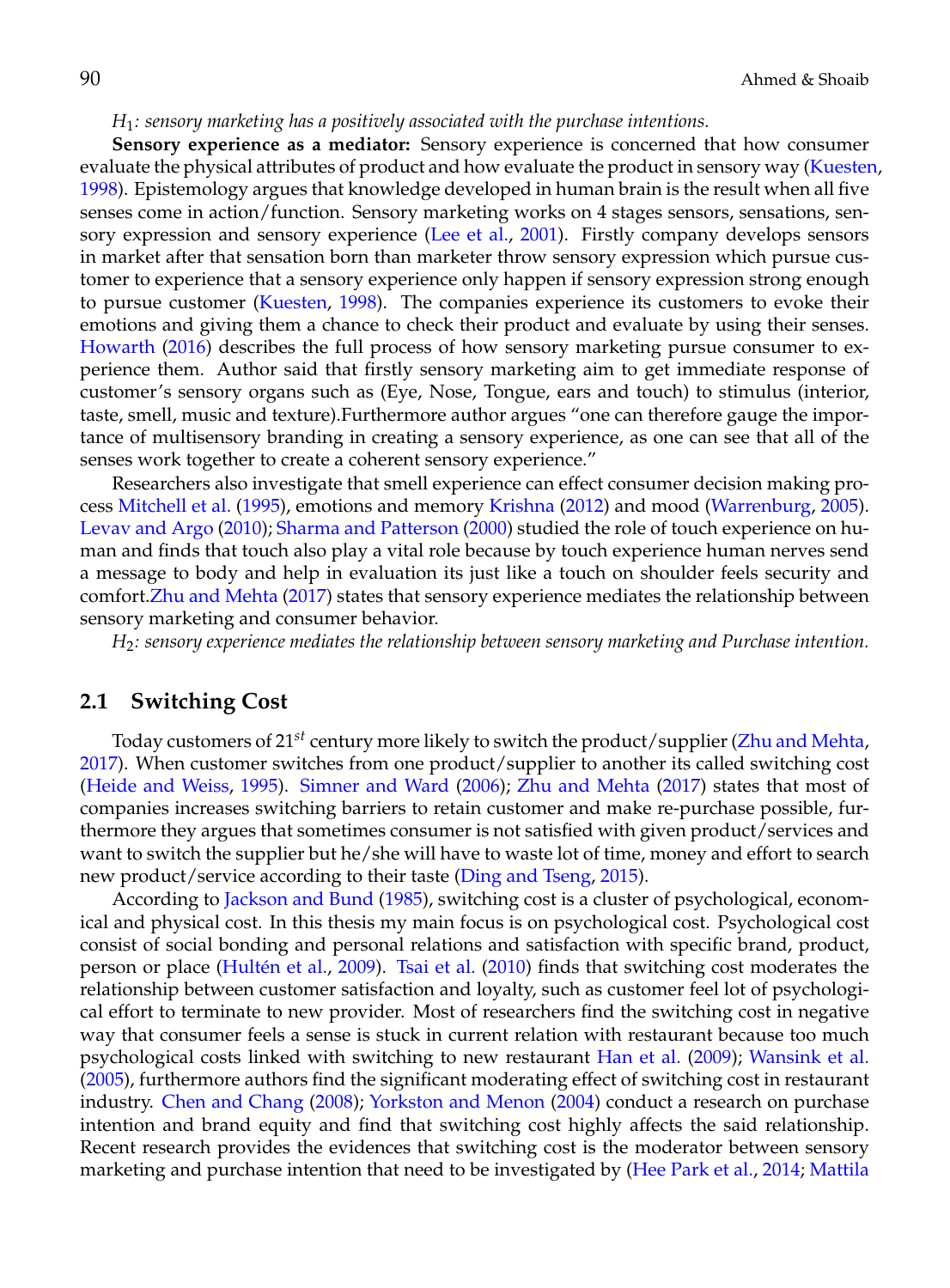### [and Wirtz,](#page-9-9) [2001;](#page-9-9) [Moreira et al.,](#page-9-2) [2017;](#page-9-2) [Sheehan,](#page-9-23) [1967\)](#page-9-23).

*H*3*: switching cost moderates the relationship between sensory experience and purchase intention such that the relationship is weaker or stronger when switching cost is high or low.*

## **2.2 Theoretical Framework**



Figure 1: Theoretical Framework

## **3 Method**

The current study intended to gather information on study variables from respondents via self-reported and administered questionnaires. The study is time lag survey in nature in which the impact of sensory marketing on purchase intention was investigated. Independent, dependent, moderating and mediating variables focused data were collected from the fast food restaurants of the twin cities of Pakistan (Rawalpindi and Islamabad). Whereas, almost all multinational and national fast food restaurants and included such as; KFC, McDonalds, Dominos, Pizza hut, Fri-chicks, Optp, Green valley, Hardees, Howday etc. The research design of this study incorporates the cross-sectional study, quantitative approach, population and sample. The study is cross-sectional in nature. Primary data on independent, dependent, mediating and moderating variables was collected from fast food restaurant's consumers. Research questionnaire was used for data collection, respondents were ensured that their data will be confidential and will not be giving to anybody. Respondent were asked to fill the questionnaire actively and attentively. Survey technique has been adopted in this study on the basis of it advantages. This procedure is also viable in those cases where targeted sample is large. In light of above stated facts, this study has incorporated survey data collection mechanism.

Finally it is very sensitive decision to choose appropriate sample from whole population. Data is collected from consumers of fast food restaurants in Rawalpindi/Islamabad. Total 400 fast food consumer/customers are contacted in all over the twin cities and asked for to fill the survey. Out of these 360 polls were gathered from the respondents. Out of 360 polls 60 were eliminate due to missing information or wrong input. The other 300 poll were considered for research. The majority of the researchers utilize a normal sample of 290 respondents to investigate the outcomes [\(Moreira et al.,](#page-9-2) [2017\)](#page-9-2). So 300 responses are appropriate sample size for analysis. For this present examination convenience sampling technique is utilized, which the type of non- probability sampling in which no probabilities are appended [\(Moreira et al.,](#page-9-2) [2017\)](#page-9-2). For this reason the sampling technique utilized as a part of present investigation was convenience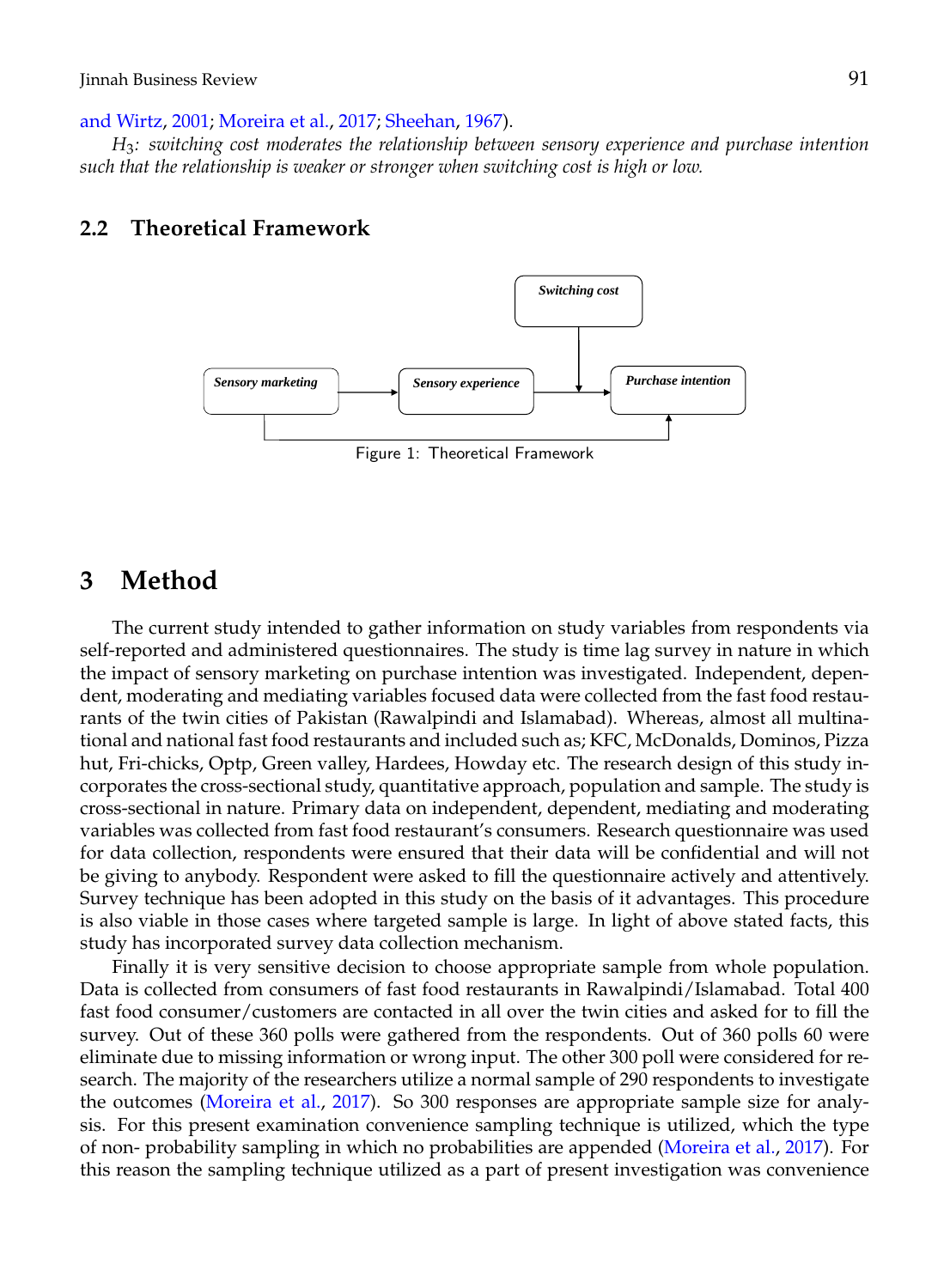based. Primary data was collected through questionnaire. The section 1 of research questionnaire consist on demographics of respondents like age, sex and restaurants that customer mostly visits while the second part of the questionnaire focused on the views regarding sensory marketing as independent variable, purchase intention as dependent variable, sensory experience as mediator, and switching cost as moderator. Independent and dependent variable items in the questionnaire was responded using 5-point likert scale where 1 (strongly disagree) to 5(strongly agree) and mediator and moderator was responded 7-point likert scale where 1(entirely disgree) to 7 (entirely agree), unless otherwise stated. The measures used in this study was borrowed from their original source and adopted. A starting paragraph was also included in the questionnaire in order to ensure secrecy to respondents and to describe the objective and purpose of the research.

Table 3.1: Measurement Instrumentation

| Variable           | Source.                                 | No. of Items |
|--------------------|-----------------------------------------|--------------|
| Sensory marketing  | Nadiri, Gunay, 2013                     | 8-items      |
| Purchase intention | Bruhn, Schoenmueller, & Schäfer, (2012) | 03-items     |
| Sensory experience | Brakus, Schmitt, & Zarantonello, (2009) | 03-items     |
| Switching cost     | Wong & Mula (2009)                      | 05-items     |

## **4 Results Analysis**

| Variable | Mean  | S.D. | -1      | 2        | 3        | 4        | 5        | 6 |
|----------|-------|------|---------|----------|----------|----------|----------|---|
| Gender   | 1.40  | .490 | 1       |          |          |          |          |   |
| Age      | 1.86  | .722 | $-.068$ |          |          |          |          |   |
| S.M      | 30.38 | 5.33 | $-.081$ | $021**$  |          |          |          |   |
| S.E      | 14.4  | 3.47 | $-.012$ | .022     | $.472**$ | 1        |          |   |
| S.C      | 22.8  | 6.15 | .039    | $.334**$ | $.342**$ | $.198**$ |          |   |
| PI       | 11.6  | 2.72 | $-144$  | $.243**$ | $.585**$ | $.343**$ | $.483**$ | 1 |

Table 4.1: Means, Standard Deviation

*Correlation Notes: \* p*<*.05, \*\*p*<*.01, \*\*\*p*<*.001. Control variable= Gender, Age, S.M= sensory marketing, S.E= sensory experience, SC= switching cost, PI= purchase intention N=310.*

The sample was assorted in term of sexual orientation as both male and female were the piece of test. Where 44.7% were female and 55.3% were male and result of gender shows that male respondents are more than female. Respondent of present examination have a place with various age gathering. For example 31.7% of participants were belong to 15-20 age, 51% participants were belong to 21-26 age, and 14.3% participants were belong to 36-30 and only 3.0%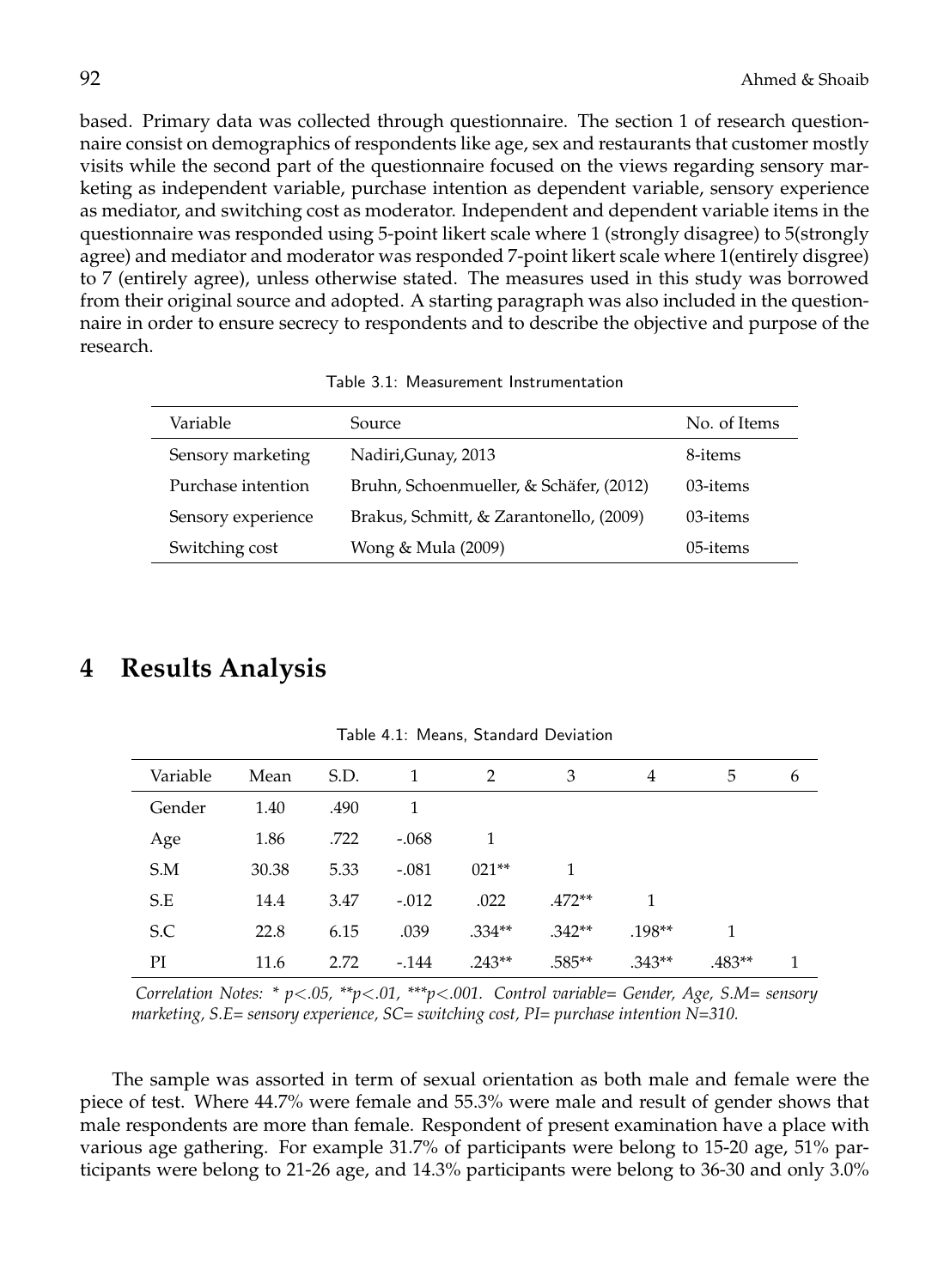respondents were between 31-35 age. The results of restaurants that customer visits commonly is that 26.3%people visit KFC, 18.7% McDonalds, 8.3% domino's pizza, 6.3% Optp, 6.0% frichicks, 5.7% Hardees, 5.3% Pizza hut, 4.3% Burger king and 3.0% people visits subway and howday. Alpha reliability value of sensory marketing is .74, purchase intention is .80, sensory experience is .71, and switching cost is .76.

The results show in Table 2 the correlation between SM, SE, SC and PI. The result of correlation indicates the positive and significant correlation between all variables in above table, which mean all variables have significant and positive relationship at the level of .01. Following table is the results of regression analysis are shown between independent and dependent variables in step the demographic variables are controlled and in step2 find out the impact of sensory marketing on purchase intention. Results in table 4.7 demonstrates that sensory marketing significantly influence customer PI ( $\beta$ = .281\*\*\*),  $\rm R^2$  value is .366 and  $\Delta$   $\rm R^2$  is .291\*\*\*. This shows that sensory marketing have .291% impact on purchase intention.

| Table 4.2: Regression Analysis results |  |  |
|----------------------------------------|--|--|
|                                        |  |  |

| Predictor purchase intention $\beta R^2 \Delta R^2$                         |
|-----------------------------------------------------------------------------|
| 366* 291** 366. **366. Step1 Control variables 075 Step2 Sensory marketing. |
| Note: *p<.05, **p<.01, *** p<.001                                           |

| Direct Effect       | SE.            | Т                | P         |
|---------------------|----------------|------------------|-----------|
| .2774               | .0271          | 10.7352          | .0000     |
| Indirect effect     |                |                  |           |
| Effect              | <b>Boot SE</b> | <b>Boot LLCI</b> | Boot ULCI |
| .0206               | .0155          | .0081            | .0521     |
| <b>Total Effect</b> |                |                  |           |
| Effect              | SE.            | t                | p         |
| .2980               | .0240          | 12.4391          | .0000     |

Table 4.3: Mediation Analysis (Direct and Indirect effect of mediation

The above table shows the direct effect of independent variable that is sensory marketing and dependent variable that is purchase intention and direct effect between sensory marketing and purchase intention is .2774 and the p value shows the significance that is.0000. It means there is relation exists between sensory marketing and purchase intention with direct effect .2774.Mediation performed for this study was developed from Hayes procedural guidelines that provide both direct and indirect effect of research study. Direct impact of x on y was having an effect of .2774 and p value shows the significance that is .0000. While indirect effect was performed in presence of M which was declared as mediator of this research study was having an effect of .0206 with ultimate decline that throw a light for the presence of mediation in this research model.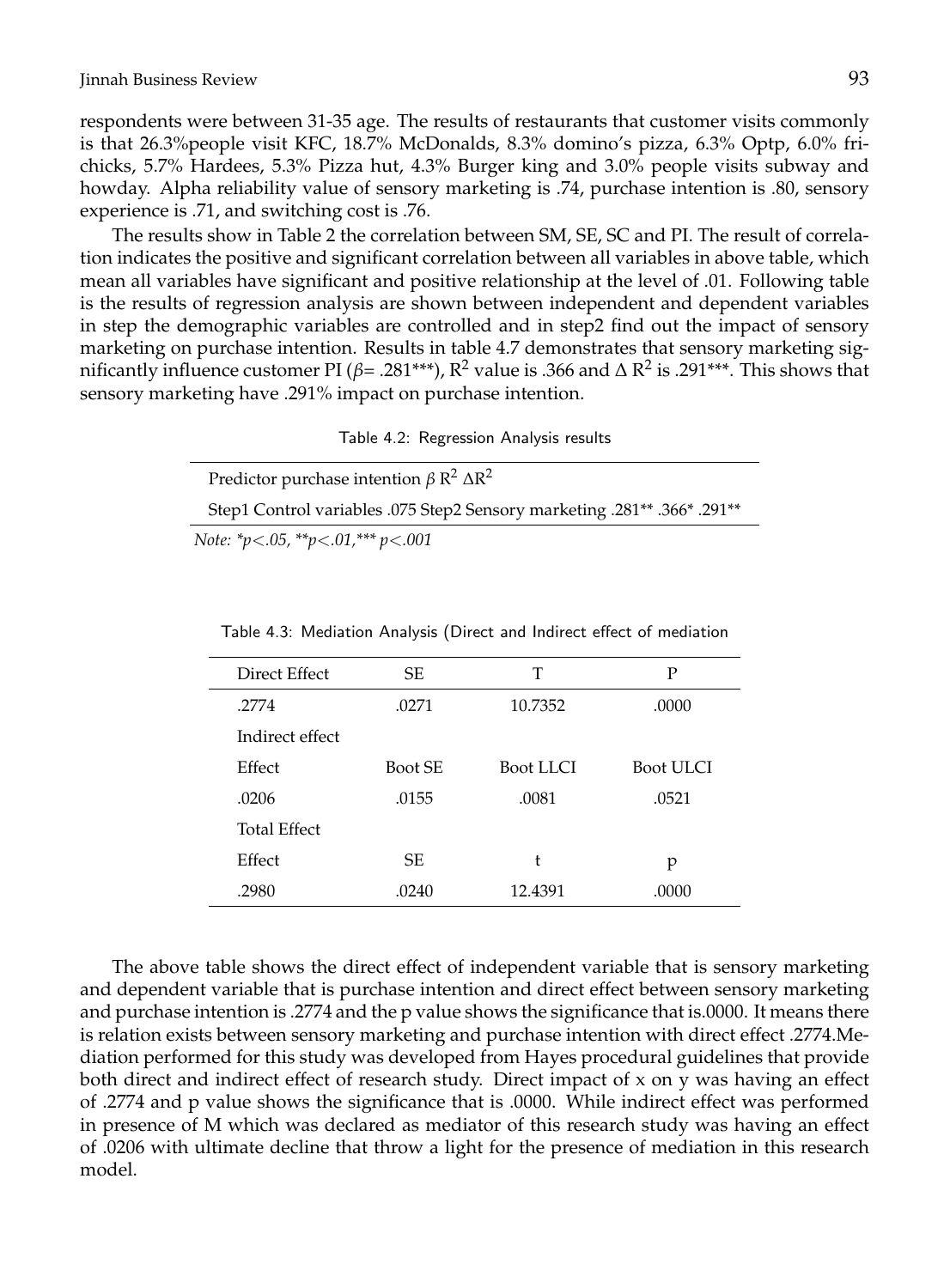| <b>Switching Cost Predictor</b> |                |                            |
|---------------------------------|----------------|----------------------------|
| β                               | $\mathbb{R}^2$ | $\triangle$ R <sup>2</sup> |
|                                 |                |                            |
|                                 | 0.075          |                            |
|                                 |                |                            |
|                                 | $188**$        | $.113**$                   |
|                                 |                |                            |
| 0.012                           | 0.326          | 0.138                      |
|                                 |                |                            |

Table 4.4: Results of moderation analysis

*Notes: \*p*<*.05, \*\*p*<*.01, \*\*\*p*<*.001*

In above table Hypothesis 3 predicted that switching cost (SC) will strengthen the relationship between sensory experience (SE) and purchase intention (PI). To test the hypothesis I used moderated regression analysis controlled independent variable in first step (Purchase intention). I introduced interaction term S.E  $\times$  SC in second step. Slop coefficient's value is  $\beta$  = .012\*\*shows that a unit change in  $SE \times SC$  shall yield an .12% units change in purchase intention which imply that SC is increase the effect between SE and PI. The coefficient of determination  $R^2(R^2 = .326)$ demonstrate that Se x SC describe 32.6% variation in PI. While change in coefficient of determination (∆R<sup>2</sup> = .138\*\*) describes that SExSC alone account for 13.8% variance in PI. Therefore  $\rm H_{3}$ supported.

## **5 Discussion**

The goal of this research was to examine the sensory marketing's impact on purchase intention. This study analyzes the mediating role of sensory experience and moderation role of switching cost on the relationship between sensory marketing and purchase intention. Results of the study indicate that all three hypotheses were accepted. Results of the correlation and regression analysis also show that sensory marketing is significantly and related to purchase intention. More specifically, results showed that the connection between sensory marketing(SM) and purchase intention (PI) as hypothesized in  $H_1$  is positive and significant which strengthens the results of [\(Moreira et al.,](#page-9-2) [2017\)](#page-9-2).

Results shows that the significant relationship between sensory experience and purchase intention. [Howarth](#page-8-4) [\(2016\)](#page-8-4) examines states that sensory experience mediate the relationship of sensory marketing significantly, even past research also argues that all five senses together cause sensory experience and lead consumer to purchase. Therefore results demonstrate that sensory experience (SE) partially mediates the sensory marketing(SM) and purchase intention (PI)'s relationship as claim in hypothesis  $H_2$  is positive and significant so,  $H_2$  is accepted. Results get from multiple regression analysis shows that switching cost (SC) is positively and significantly moderates the relationship between sensory experience (SE) and purchase intention (PI). More specifically, results demonstrates that switching cost (SC) moderate the sensory experience (SE)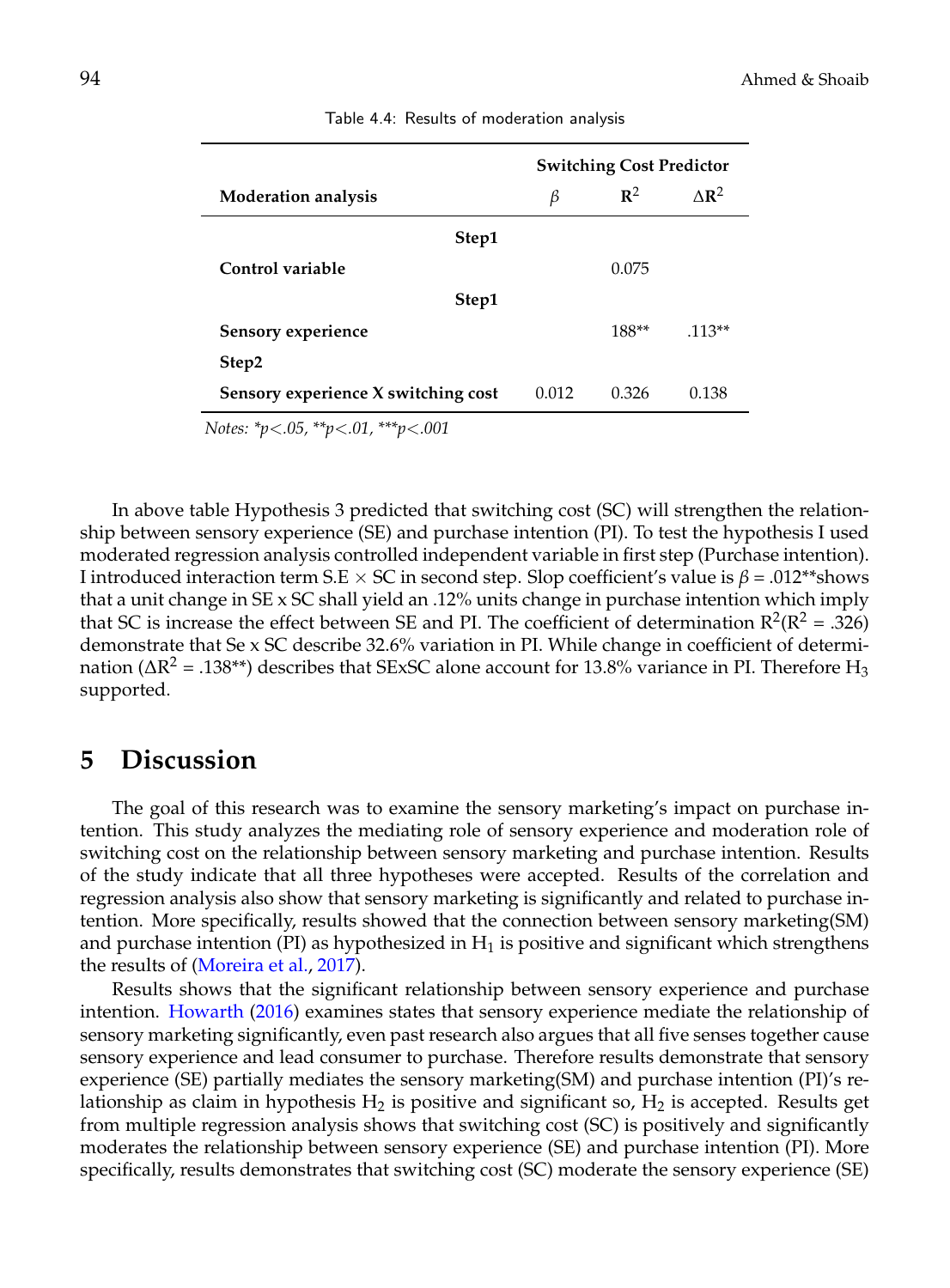and purchase intention PI) as claim in  $H_3$ , is positive and significant which strengthens the results.

## **6 Conclusion and Future Direction**

Results have revealed some light into which factors emphatically impact PI among shoppers, which isn't tremendously covered in literature within the Pakistan setting. Findings would help publicists and experts to characterize systems to redesign their SM and SE and PI remembering the true objective to get high ground and business sensibility, particularly among Pakistan buyer markets. The discoveries of this examination recommends that sensory marketing with mediating role of sensory experience leads the consumer to purchase but switching cost weak the relationship. Restaurant managers and marketing professionals have to consider this study and implement the results in their businesses to get more profit and enhance purchase intention. Marketers should perform well to take the advantage of the opportunities. The consequences of this research are not generalizable on every single other industry since this investigation is led just on fast food industry. It is prescribed that future investigations can similarly examine more than one industry like inns enterprises, mobile industry, garments industry, tourism industry. Future examinations can utilize different variable use as a mediator and as a moderator. As a moderator use utilize service quality, price impact, social norms and culture. In this investigation customer based SM was utilized as independent variable and shopper PI as dependent variable.

# **References**

- <span id="page-8-2"></span>Asioli, D., Canavari, M., Pignatti, E., Obermowe, T., Sidali, K. L., Vogt, C., and Spiller, A. (2014). Sensory experiences and expectations of italian and german organic consumers. *Journal of International Food & Agribusiness Marketing*, 26(1):13– 27.
- <span id="page-8-8"></span>Chen, C.-F. and Chang, Y.-Y. (2008). Airline brand equity, brand preference, and purchase intentionsthe moderating effects of switching costs. *Journal of Air Transport Management*, 14(1):40–42.
- <span id="page-8-0"></span>Costa, M., Zouein, P., Rodrigues, N., Arruda, J., and Vieira, M. (2012). Sensory marketing: consumption experience of the brazilian in the restaurant industry. *International Journal of Business Strategy*, 12(4):165–171.
- <span id="page-8-6"></span>Ding, C. G. and Tseng, T. H. (2015). On the relationships among brand experience, hedonic emotions, and brand equity. *European Journal of Marketing*.
- <span id="page-8-7"></span>Han, H., Back, K.-J., and Barrett, B. (2009). Influencing factors on restaurant customers revisit inten-

tion: The roles of emotions and switching barriers. *International journal of hospitality management*, 28(4):563–572.

- <span id="page-8-9"></span>Hee Park, H., Kwan Park, J., and Ok Jeon, J. (2014). Attributes of background music and consumers responses to tv commercials: The moderating effect of consumer involvement. *International Journal of Advertising*, 33(4):767–784.
- <span id="page-8-5"></span>Heide, J. B. and Weiss, A. M. (1995). Vendor consideration and switching behavior for buyers in high-technology markets. *Journal of marketing*, 59(3):30–43.
- <span id="page-8-3"></span>Heller, M. A. (1982). Visual and tactual texture perception: Intersensory cooperation. *Perception & psychophysics*, 31(4):339–344.
- <span id="page-8-1"></span>Hinestroza, N. B. and James, P. T. (2014). The effects of sensory marketing on the implementation of fast-food marketing campaigns. *Journal of Management and Marketing Research*, 14(1):1–11.
- <span id="page-8-4"></span>Howarth, C. (2016). *Mall magic... how the design of a mall tricks our sense into spending more: how does sensory branding operate within the sensory context*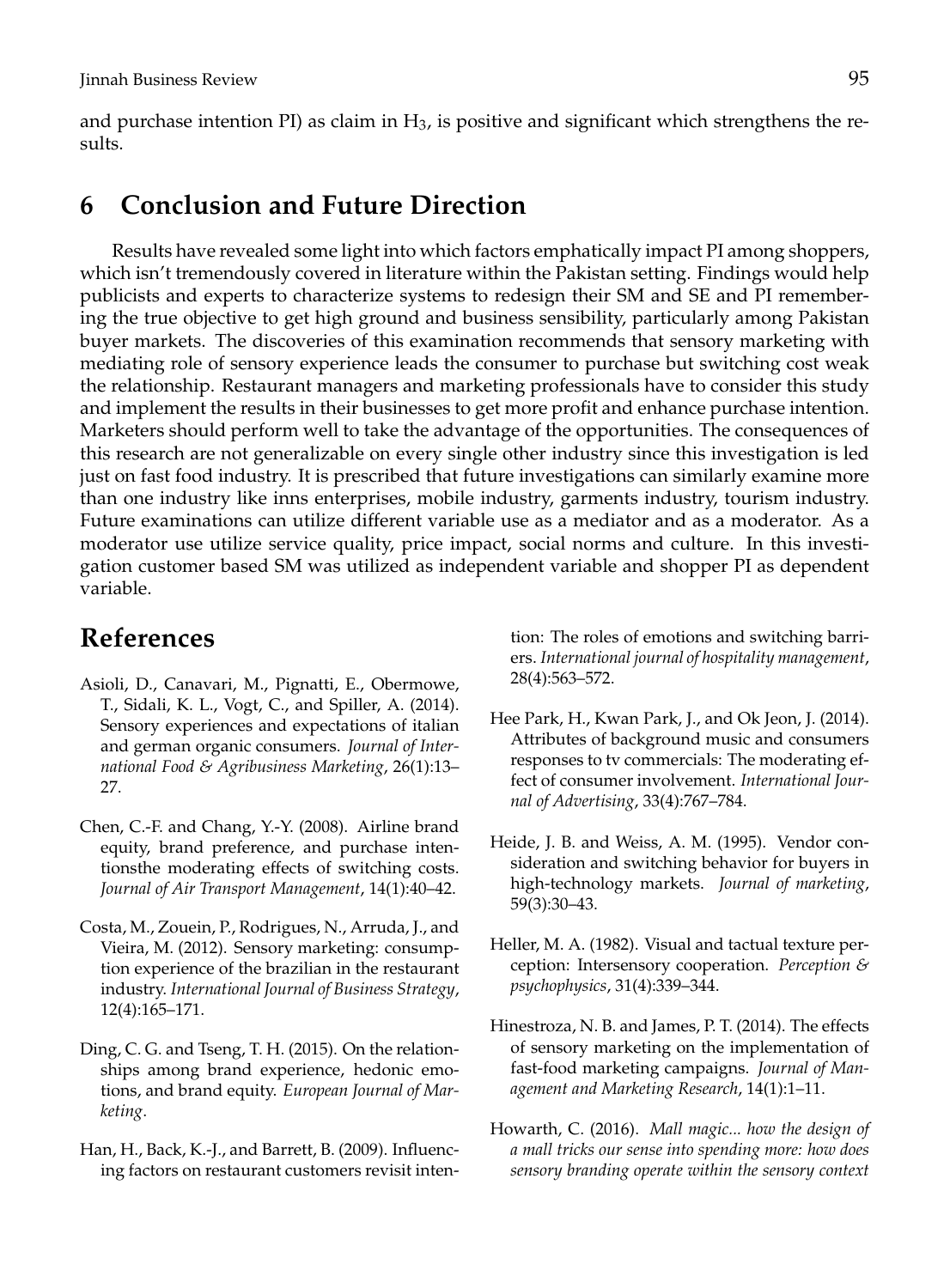*of the Canal walk shopping Mall*. PhD thesis, The IIE.

- <span id="page-9-10"></span>Huang, Y.-H., Pratoomraj, S., and Johnson, R. C. (1969). Universal magnitude symbolism. *Journal of Verbal Learning & Verbal Behavior*.
- <span id="page-9-22"></span>Hultén, B., Broweus, N., and Dijk, M. v. (2009). What is sensory marketing? In *Sensory marketing*, pages 1–23. Springer.
- <span id="page-9-5"></span>Hussain, S. (2014). The impact of sensory branding (five senses) on consumer: A case study on kfc (kentucky fried chicken). *International Journal of Research in Business Management*, 2(5):47–56.
- <span id="page-9-21"></span>Jackson, B. B. and Bund, B. (1985). *Winning and keeping industrial customers: The dynamics of customer relationships*. Free Press.
- <span id="page-9-0"></span>Khanna, P. and Mishra, S. (2012). Power of senses in branding and its impact on consumer. *VSRD International Journal of Business and Management Research*, 2(12):620–623.
- <span id="page-9-11"></span>Klink, R. R. (2001). Creating meaningful new brand names: A study of semantics and sound symbolism. *Journal of Marketing Theory and Practice*, 9(2):27–34.
- <span id="page-9-8"></span>Knasko, S. C. (1992). Ambient odor's effect on creativity, mood, and perceived health. *Chemical senses*, 17(1):27–35.
- <span id="page-9-3"></span>Krishna, A. (2011). *Sensory marketing: Research on the sensuality of products*. Routledge.
- <span id="page-9-1"></span>Krishna, A. (2012). An integrative review of sensory marketing: Engaging the senses to affect perception, judgment and behavior. *Journal of consumer psychology*, 22(3):332–351.
- <span id="page-9-15"></span>Kuesten, C. (1998). Sensory marketing by bertilhulten, niklasbroweus, and marcus van dijk. *Journal of Product Innovation Management*.
- <span id="page-9-14"></span>Kuesten, C. (2011). Sensory marketing by bertil hulten, niklas broweus, and marcus van dijk.
- <span id="page-9-7"></span>Laird, D. A. (1932). How the consumer estimates quality by subconscious sensory impressions. *Journal of Applied psychology*, 16(3):241.
- <span id="page-9-16"></span>Lee, J., Lee, J., and Feick, L. (2001). The impact of switching costs on the customer satisfactionloyalty link: mobile phone service in france. *Journal of services marketing*.
- <span id="page-9-18"></span>Levav, J. and Argo, J. J. (2010). Physical contact and financial risk taking. *Psychological Science*, 21(6):804–810.
- <span id="page-9-12"></span>Lindstrom, M. (2005). Broad sensory branding. *Journal of Product & Brand Management*.
- <span id="page-9-9"></span>Mattila, A. S. and Wirtz, J. (2001). Congruency of scent and music as a driver of in-store evaluations and behavior. *Journal of retailing*, 77(2):273– 289.
- <span id="page-9-17"></span>Mitchell, D. J., Kahn, B. E., and Knasko, S. C. (1995). There's something in the air: Effects of congruent or incongruent ambient odor on consumer decision making. *Journal of Consumer Research*, 22(2):229–238.
- <span id="page-9-2"></span>Moreira, A. C., Fortes, N., and Santiago, R. (2017). Influence of sensory stimuli on brand experience, brand equity and purchase intention. *Journal of Business Economics and Management*, 18(1):68–83.
- <span id="page-9-4"></span>Morgan, R. M. and Hunt, S. D. (1994). The commitment-trust theory of relationship marketing. *Journal of marketing*, 58(3):20–38.
- <span id="page-9-19"></span>Sharma, N. and Patterson, P. G. (2000). Switching costs, alternative attractiveness and experience as moderators of relationship commitment in professional, consumer services. *International journal of service industry management*.
- <span id="page-9-23"></span>Sheehan, P. W. (1967). A shortened form of betts' questionnaire upon mental imagery. *Journal of clinical psychology*.
- <span id="page-9-20"></span>Simner, J. and Ward, J. (2006). The taste of words on the tip of the tongue. *Nature*, 444(7118):438–438.
- <span id="page-9-13"></span>Solomon, M. R. (2010). *Consumer behaviour: A European perspective*. Pearson education.
- <span id="page-9-6"></span>Sparks, B. A., Perkins, H. E., and Buckley, R. (2013). Online travel reviews as persuasive communication: The effects of content type, source, and certification logos on consumer behavior. *Tourism Management*, 39:1–9.